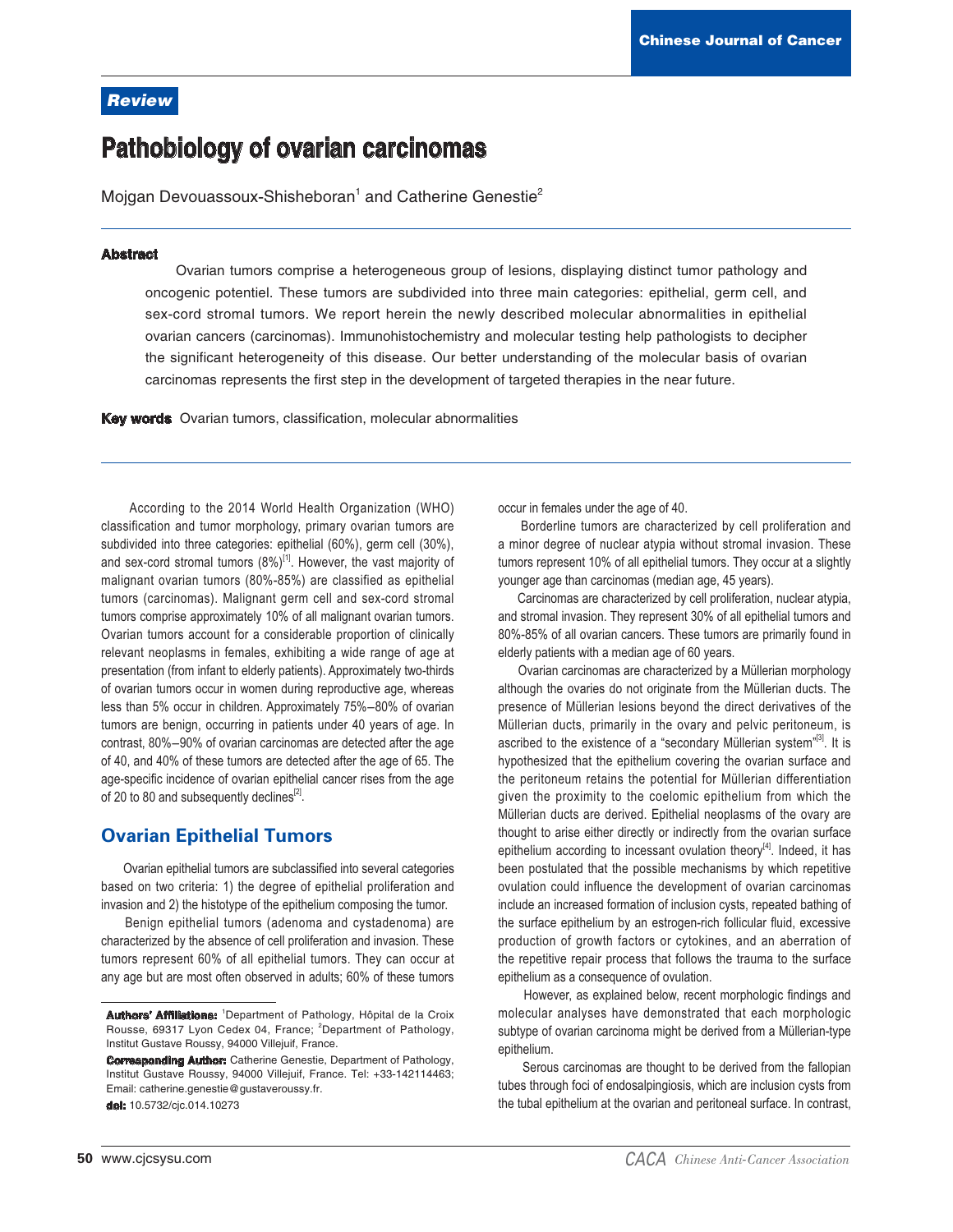clear cell, endometrioid, and sero-mucinous carcinomas appear to develop from endometriosis; mucinous and Brenner malignant tumors potentially develop from the Walthard nests. All these precursors of ovarian carcinomas are Müllerian-derived structures, which explains the occurrence of Müllerian-type carcinomas in an organ (the ovary) that is not derived directly from the Müllerian ducts.

 Ovarian carcinomas represent a heterogeneous group exhibiting differences in morphology, molecular biology, pathogenesis, and behavior. Their classification was initially based on the morphology of the type of epithelium found in the tumor. However, new genetic findings resulted in a phenotypic-genotypic classification of these tumors, which is represented by five distinct diseases<sup>[5]</sup> (Table 1).

#### Serous carcinomas

 Serous carcinomas represent the vast majority of primary malignant ovarian tumors (75%-80%) and are composed of columnar cells with cilia. These tumors are subdivided into high-grade and lowgrade serous carcinomas<sup>[6]</sup>.

#### High-grade serous carcinoma (HGSC)

HGSC accounts for 85%-90% of serous carcinomas and 70% of ovarian surface epithelial carcinomas. This ovarian carcinoma subtype accounts for the majority of the deaths due to ovarian cancer. HGSC is a disease of elderly patients with a median age of 64 years. This carcinoma is bilateral in 60% of patients and is detected at an advanced stage in more than 80% of patients. HGSC often presents as a very large cystic and solid tumor with frequent areas of hemorrhage and necrosis. Morphologically, the cells form papillae, solid masses, or slit-like spaces with high-grade nuclear atypia and more than 12 mitoses per 10 high-power fields (Figure 1A). Immunohistochemical findings demonstrate CK7-, PAX8-, and WT1-positive staining and CK20-negative staining. Tumor protein 53 ( $TP53$ ) mutations are noted in more than 96% of HGSC cases<sup>[7]</sup> with protein overexpression detected by immunohistochemical analyses.

Transitional cell carcinoma is a rare variant of ovarian HGSC

(3%), exhibiting the typical papillary pattern observed in urothelial carcinomas. Most tumors exhibit an admixture of HGSC. These tumors exhibit the same immune profile as HGSC; thus, the new WHO classification system considers this type of carcinoma to be a variant of HGSC<sup>[1]</sup>.

 HGSCs are genomically instable and aneuploid. Approximately 10% of patients with HGSC have a germ-line BRCA1 or BRCA2 mutation. Moreover, sporadic tumors exhibit a BRCAness phenotype with BRCA loss by somatic mutation (3%) or promoter hypermethylation (11%) of BRCA genes<sup>[7]</sup>. HGSCs are derived from the surface epithelium without a known precursor according to the "incessant ovulation theory." However, pathologic studies on prophylactic bilateral salpingo-oophorectomies in patients with germline BRCA mutations have demonstrated occult intraepithelial serous carcinomas in 17% of patients, primarily located in the fimbriated end of the fallopian tube<sup>[8]</sup>. This serous tubal intraepithelial carcinoma (STIC) exhibited the same TP53 mutation profile of invasive ovarian carcinomas in patients with BRCA mutation, indicating that STIC potentially represents a precursor of ovarian serous carcinomas. STIC was also detected in 60% of sporadic ovarian and peritoneal carcinomas with the same TP53 mutational profile, supporting a direct relationship between a non-invasive lesion in the fallopian tube and an invasive carcinoma in the ovary or the peritoneum<sup>[9]</sup>.

## Low-grade serous carcinoma (LGSC)

LGSC is less common, representing 10%-15% of serous carcinomas and < 5% of all ovarian carcinomas. This carcinoma is associated with a serous borderline tumor or represents the recurrent lesion observed after a diagnosis of borderline serous tumor. This tumor is composed of non-hierarchical papillae or micropapillae without nuclear atypia and with less than 12 mitoses per 10 highpower fields (Figure 1B). Patients with these slow growing tumors exhibit a 10-year survival rate of 50% (median overall survival, 82 months) and a relative insensitivity to chemotherapy. The immunoprofile of LGSCs is comparable to that of HGSCs. No TP53 mutations are observed in these tumors, so P53 overexpression is

| Classification                                                   | Incidence  | Median age<br>(years) | Risk factor(s)          | Precursor<br>lesions | Molecular<br>abnormalities    | Pattern of<br>spread                       | Chemosensitivity | Prognosis    |
|------------------------------------------------------------------|------------|-----------------------|-------------------------|----------------------|-------------------------------|--------------------------------------------|------------------|--------------|
| High-grade<br>serous                                             | 70%        | 64                    | BRCA1/2                 | <b>STIC</b>          | P53/BRCA                      | Very early<br>transcoelomic                | High             | Poor         |
| Low-grade<br>serous                                              | $< 5\%$    | 43                    | NА                      | <b>Borderline</b>    | <b>BRAF, KRAS</b>             | Transcoelomic                              | Intermediate     | Intermediate |
| <b>Mucinous</b>                                                  | 3%         | $45 - 50$             | <b>NA</b>               | <b>Borderline</b>    | <b>KRAS, HER2</b>             | <b>Typically confined</b><br>to the ovary  | Low              | Favorable    |
| Endometrioid                                                     | 10%        | $40 - 50$             | Lynch<br>syndrome       | Endometriosis        | PTEN, ARID1A                  | Typically confined<br>to the pelvis        | High             | Favorable    |
| Clear cell                                                       | $5% - 10%$ | 55                    | Lynch<br>syndrome $+/-$ | Endometriosis        | HNF1b. ARID1A.<br>PIK3CA, MET | <b>Typically confined</b><br>to the pelvis | Low              | Intermediate |
| STIC, serous tubal intraepithelial carcinoma; NA, not available. |            |                       |                         |                      |                               |                                            |                  |              |

#### Table 1. Phenotypic-genotypic classification of ovarian carcinomas: 5 distinct diseases according to Prat<sup>[5]</sup>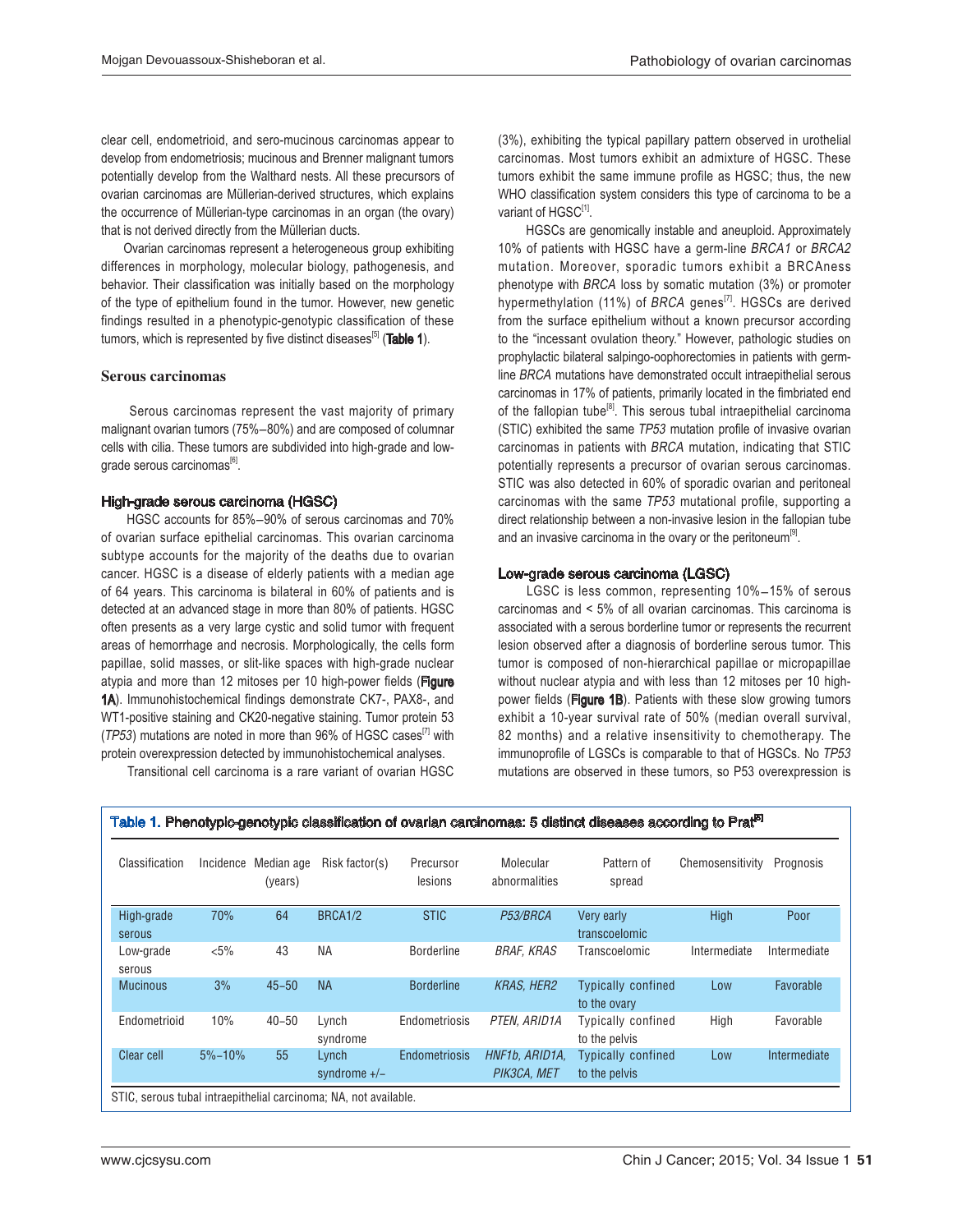

Figure 1. Histopathology of ovarian epithelial tumors. A, high-grade serous carcinoma is composed of a solid mass of cells with slit-like spaces. Nuclei are large, hyperchromatic, and pleomorphic with high mitotic activity (>12 mitoses per 10 high-power fields) (HES ×100). B, low-grade serous carcinoma is composed of micro- or macropapillae lined by uniform small cells with limited nuclear pleomorphisms and low mitotic activity (<12 mitoses per 10 high-power fields), associated with psammoma bodies (HES ×100). C, endometrioid carcinoma is arranged in a cribriform pattern lined by cuboidal cells with eosinophilic cytoplasm and moderate nuclear atypia (HES ×200). D, the expansile pattern of mucinous carcinoma shows proliferation of complex glands arranged back to back with limited intervening stroma, exhibiting moderate cytologic atypia (HES ×200). E, destructive pattern of mucinous carcinoma shows proliferation of irregular glands, nests, and cells with malignant cytology, infiltrating ovarian stroma (HES ×200). F, clear cell carcinoma shows papillae lined by cuboidal, hobnail cells with clear or eosinophilic cytoplasm and atypical nuclei. The papillae are round and small with a dense hyaline basement membrane material forming the core of the papillary stalk (HES ×200).

not evident by immunohistochemistry. LGSCs are genetically stable and diploid tumors<sup>[10]</sup>. They harbor KRAS (mutation at exon 12 or 13 in 19% of cases), BRAF V600E (5%-38% of cases), or ERBB2 mutations (6% of cases) that are mutually exclusive<sup>[11]</sup>. However, BRAF mutation (V600E) is more frequently observed in serous borderline tumors (28%-48%) than in LGSCs (5%-38%)<sup>[12]</sup>.

## **Endometrioid carcinomas**

Endometrioid carcinomas account for 10% of all ovarian carcinomas and are generally unilateral solid masses with a smooth outer surface. These tumors are composed of glands resembling endometrial epithelium (Figure 1C) and may be associated (23%-42%) with ovarian or pelvic endometriosis. These tumors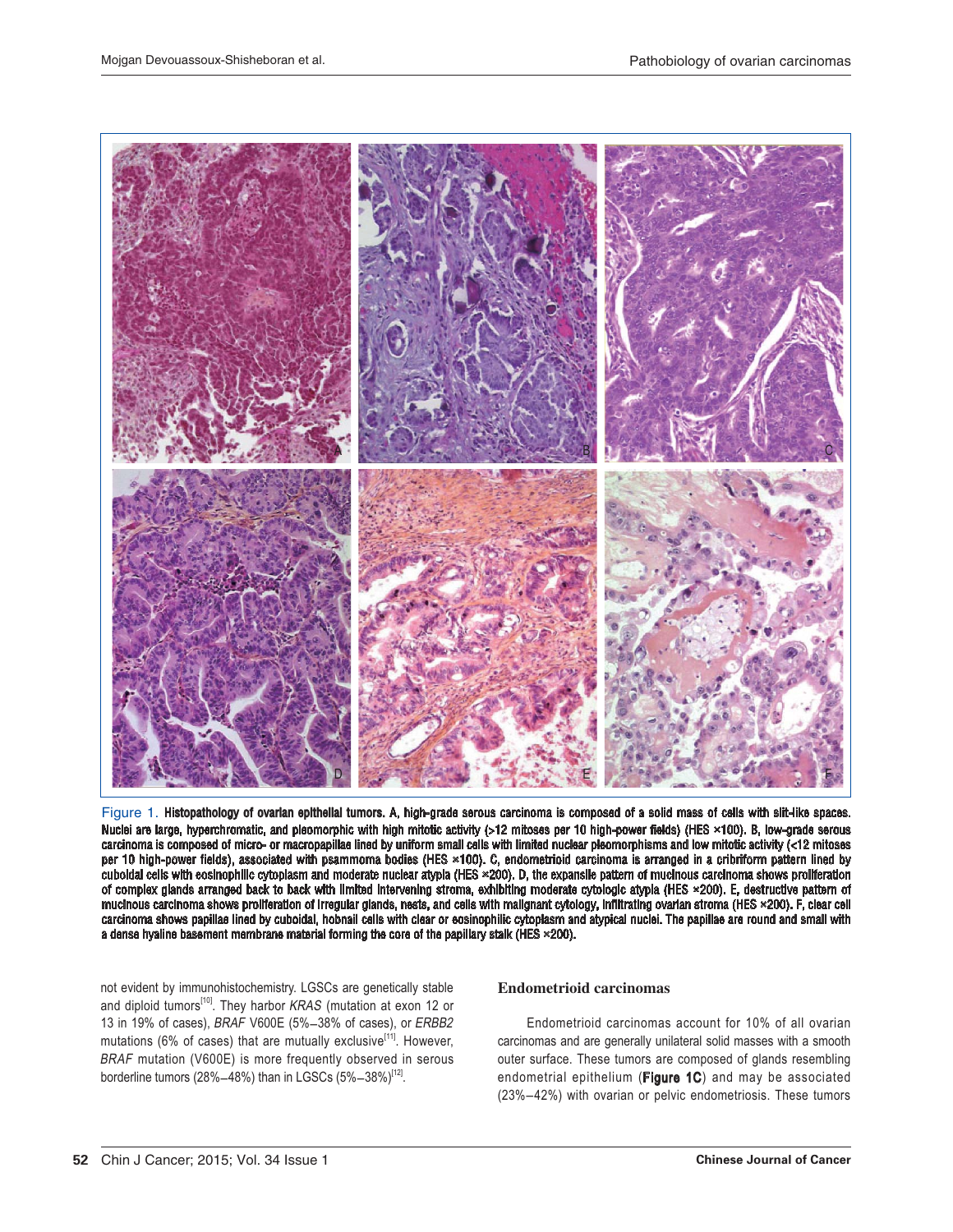exhibit CK7-, PAX8-, and hormone (estrogen and progesterone) receptor-positive as well as WT1- and CK20-negative staining; these classifications aid in the distinction from serous and colonic carcinomas, respectively. These tumors are graded into three grades according to the International Federation of Gynecology and Obstetrics (FIGO) system, which is based on the presence of solid areas and the degree of nuclear atypia. Grade 3 tumors tend to harbor TP53 mutations and may be difficult to distinguish from HGSCs. Genomically, endometrioid carcinomas exhibit the following molecular abnormalities observed in their endometrial counterparts: CTNNB-1 (48%), PIK3CA (20%), PTEN (20%), and ARID1A (30%) mutations. This ovarian carcinoma subtype is most often observed in patients with Lynch syndrome. A number of sporadic cases also exhibit microsatellite instabilities (hypermethylation of MLH1 promoter)<sup>[13]</sup>. The same mutations ( $PTEN$  and  $ARID1A$ ) have been detected in the carcinoma and in the immediately adjacent regions of endometriosis, indicating that endometriosis potentially serves as their precursor.

#### Mucinous carcinomas

Primary mucinous carcinomas are classified as intestinal tumors (containing goblet cells) and comprise only  $2\% - 3\%$  of ovarian carcinomas. These tumors are unilateral, stage I (75%-80%), large (18-22 cm), and multicystic tumors filled with mucus. They often contain solid areas. Histologically, they are composed of cysts and glands of variable size, with a confluent pattern and back-to-back glands. Complex papillary architecture is also observed. The cells are tall, columnar, and stratified with basophilic cytoplasm containing mucin. Invasive mucinous carcinomas are subclassified as expansile and infiltrative pattern types.

Expansile type mucinous carcinomas (Figure 1D) are classified as stage I disease. These tumors exhibit a very good prognosis and are composed of confluent glands with little or no interposed stroma; they are primarily observed in young patients.

 Infiltrative type mucinous carcinomas (Figure 1E) exhibit a destructive invasion pattern with desmoplastic stromal reactions and are more likely to display extraovarian spread<sup>[14,15]</sup>. Mucinous adenocarcinomas may be graded according to their nuclear features<sup>[16]</sup>. By immunohistochemistry, ovarian mucinous carcinomas exhibit diffuse CK7-positive staining, whereas CK20-positive staining is generally less diffuse. Hormone (estrogen and progesterone) receptors and WT1 are usually negative and PAX8 is positive in less than 50% of cases. Mucinous carcinomas almost always arise from a mucinous borderline tumor; thus, mucinous ovarian tumors often display a heterogeneous pattern with coexisting areas of mucinous cystadenoma, mucinous borderline tumor, and mucinous adenocarcinoma. Their diagnosis requires a thorough sampling of 2 blocks per cm of tumor.

The major difficulty in the diagnosis of mucinous ovarian tumor involves the distinction from a gastrointestinal or pancreatobiliar tract tumor metastasis. Bilateral involvement, a multinodular pattern in the ovary, a small size (usually less than 10 cm), ovarian surface involvement, and a massive disorganized pattern of invasion are

clues that suggest a primary gastrointestinal tumor associated with ovarian metastases. Appendectomy and a clinical assessment of the gastrointestinal tract are therefore useful in case of a mucinous carcinoma in the ovary.

 The molecular biology of mucinous ovarian carcinoma reveals KRAS mutations in codons 12 and/or 13 in  $68\% - 86\%$  of cases. Identical mutational profiles were observed in different areas from benign to borderline and malignant components of the same tumors in 12 of 15 cases, thereby supporting the morphologic continuum of tumor progression in mucinous ovarian tumors<sup>[17]</sup>. HER2 gene amplification has been described in 18% of carcinomas and 6% of borderline tumors. HER2 amplification and KRAS mutations are mutually exclusive. Recent data suggest that HER2 amplification or KRAS mutations may be associated with an improved prognosis compared with double negative tumors (HER2 non-amplified and KRAS wild-type account for 34% of mucinous ovarian tumors)<sup>[18]</sup>.

#### Sero-mucinous carcinomas

 This variant has been added to the new 2014 WHO classification system $^{[1]}$ , whereas it was previously categorized as the endocervical subtype of mucinous ovarian carcinoma in the 2003 WHO classification system. Morphologically, this rare variant of ovarian carcinoma is composed of a mixture of serous and endocervical mucinous cells with foci of endometrioid and squamous differentiation. The median age at diagnosis is 45 years, and this tumor is seldom observed in elderly patients. This tumor is often associated with endometriosis, which may serve as its precursor. Stage I tumors exhibit a good prognosis, whereas half of patients presenting with advanced disease will die of progressive disease<sup>[19]</sup>.

## Clear cell carcinomas

 Clear cell carcinomas (CCCs) represent 6% of all ovarian carcinomas in Western countries and 15%-25% of carcinomas in Japan. These tumors are most often diagnosed at stage I/II (49% of CCCs vs. 17% of HGSCs). When exclusively considering stage I disease, the prognosis is similar to HGSCs at the same stage. CCCs are minimally responsive to platinum/taxane therapy, with response rates ranging from 11% to 45%<sup>[20]</sup>.

 The majority (99%) of ovarian clear cell tumors are carcinomas or clear cell adenofibromas; borderline tumors are rarely observed (<1%). The tumor is predominantly solid and unilateral with a yellow cut surface. It is typically composed of papillae with a hyalinized core; however, solid, tubulocystic and glandular growth patterns are also common (Figure 1F). The cells are large with abundant clear or eosinophilic cytoplasm. The nuclei are pleomorphic, irregular, and hyperchromatic; however, the mitotic index might be lower than what could be expected from the nuclear atypia.

 The immunohistochemical study reveals diffuse CK7-positive staining as well as CK20-, hormone (estrogen and progesterone) receptor-, and WT1-negative staining. Hepatocyte nuclear factor  $1\beta$  $(HNF1\beta)$ -positive staining is observed in 93% of ovarian CCCs versus 2% of non-CCCs $^{[21]}$ . Napsin A also appears to be a good marker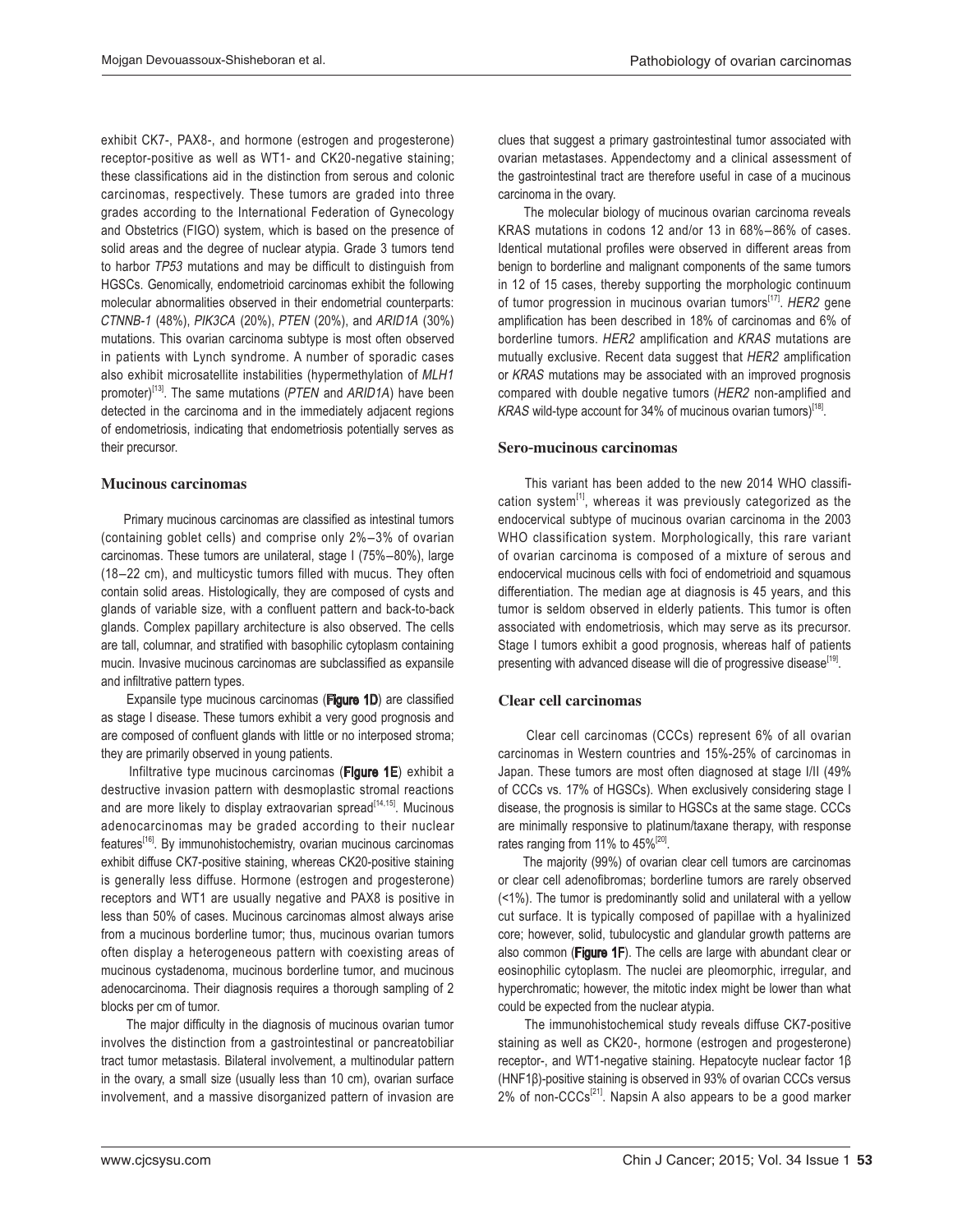for the diagnosis of ovarian  $CCCs^{[22]}$ . CCCs do not harbor  $TP53$ mutations; they are associated with ovarian or pelvic endometriosis in 21%-54% of cases. Sequencing studies on a small number of CCCs have demonstrated frequent mutations in the AR1D1A, PIK3CA, KRAS, and PPP2R1A genes<sup>[23]</sup>.

 Somatic truncating or missense mutations in ARID1A gene encoding BAF250 protein (a key component of the SWI-SNF chromatin remodeling complex) were identified in 46% of CCCs, 30% of endometrioid carcinomas, and none of the analyzed HGSCs. The same mutation was also observed in the endometrial lining immediately adjacent to the tumor, indicating that endometriosis might serve as the precursor of ovarian  $\text{CCCs}^{[24]}$ . Activating mutations in exon 20 (in the kinase domain) of the PIK3CA gene is observed in 33%-43% of CCCs and 90% of associated endometriotic cysts. Overexpression (complete membrane staining with moderate to strong intensity in >10% cells) and amplification (  $\geqslant$  4 copies in  $\,\geqslant\,$ 40 cells) of the MET gene are reported in 22% and 24% of CCCs, respectively, whereas the percentages drop to 0 and 3%, respectively, in non-CCCs. Moreover, MET overexpression has been identified as an independent unfavorable prognostic factor with a 5-year survival rate of 33% for MET-overexpressed patients versus 76% for METnegative patients.

#### **Malignant Brenner tumors**

 This is a rare variant of low-grade ovarian carcinomas (<5% of all ovarian Brenner tumors) that displays an admixture of benign or borderline Brenner tumor and malignant urothelial-type cell carcinomas. These tumors occur in women over 50 years of age. PIK3CA mutations (exon 9) have been identified. However, in contrast to transitional cell carcinomas, these tumors do not harbor TP53 mutations. Most tumors are stage I, and patients exhibit an excellent prognosis with a 5-year survival rate of 88%. When extraovarian, the prognosis is similar to other ovarian carcinomas.

#### Undifferentiated carcinomas

This type of carcinoma accounts for less than 1% of cases<sup>[1]</sup>. It is a high-grade tumor with sheets of small or large cells with pleomorphic nuclei and a high mitotic index. The positivity of epithelial markers (pancytokeratin, CK7, CK18, and EMA), although weakly expressed, aids in the ability to distinguish these tumors from lymphomas, melanomas, or sarcomas. Undifferentiated carcinomas observed in elderly patients should not be confused with the hypercalcemic type

# **References**

- [1] Kurman RJ, Carcangiu ML, Herrington CS, et al. WHO classification of tumours of female reproductive organs. Lyon: IARC Press, 2014.
- [2] Yanick J, Ries LG, Yates JW. Ovarian cancer in the elderly: an analysis of surveillance. J Obstet Gynecol, 1986, 154: 639-647.
- [3] Lauchlan SC. Metaplasia and neoplasias of the Müllerian epithelium. Histopathology, 1884,8:543-557.
- [4] Fathalla MF. Incessant ovulation-a factor in ovarian neoplasia. Lancet, 1971,2:163.

of small cell carcinomas that are typically observed in young patients and exhibit typical follicle-like spaces.

## Malignant mixed mesodermal tumors (carcinosarcoma) (MMMT)

 MMMTs account for less than 1% of ovarian cancers. These tumors are primarily reported in elderly patients with a median age of 65 years. Three-quarters of these tumors are observed in females between 60 and 80 years old. These tumors are large, cystic, and solid masses with massive areas of hemorrhage and necrosis. These tumors are often diagnosed at an advanced stage with peritoneal spread (75%). They are composed of a mixture of a high-grade epithelial component (with grade 3 endometrioid, clear cell, and high-grade serous carcinomas) and a high-grade stromal component (typically with hyperchromatic, round, or spindle cells, exhibiting numerous mitoses). Heterogonous elements in the form of rhabdomyosarcomatous, osteosarcomatous, chondrosarcomatous, or liposarcomatous elements may be observed. MMMT patients have a very poor prognosis with a 5-year overall survival rate of  $<$  30%<sup>[25]</sup>.

Genetic and molecular studies have confirmed the clonal origin of most gynecologic carcinosarcomas and have demonstrated that these tumors are genetically related to high-grade non-endometrioid carcinomas that frequently exhibit TP53 mutations. Additionally, the process by which malignant epithelial component transdifferentiates to a malignant mesenchymal component might be related to the epithelial-mesenchymal transition (EMT) phenomenon. Indeed, embryonic transcription factors implicated in EMT have been demonstrated in MMMTs<sup>[26]</sup>.

# **Conclusions**

Each histological subtype of ovarian carcinoma exhibits a specific histogenesis and molecular abnormalities. Ovarian carcinomas are a heterogeneous group of lesions with specific morphology, biology, response to treatment, and behavior. The correct diagnosis is based on histopathologic examination of the specimen. In inoperable tumors, a percutaneous, ultrasound- or computerized tomography guided peritoneal fine needle biopsy may serve as an alternative to obtain tissue material for correct morphologic and biological analyses for personalized medicine in the near future.

Submitted: 2014-11-24; accepted: 2014-12-02.

- [5] Prat J. New insights into ovarian cancer pathology. Ann Oncol, 2012,23 Suppl 10:111-117.
- [6] Malpica A, Deavers MT, Lu K, et al. Grading ovarian serous carcinoma using a two-tier system. Am J Surg Pathol, 2004, 28:496-504.
- [7] Cancer Genome Atlas Research Network. Integrated genomic analyses of ovarian carcinoma. Nature, 2011,474:609-615.
- [8] Lee Y, Miron A, Drapkin R, et al. A candidate precursor to serous